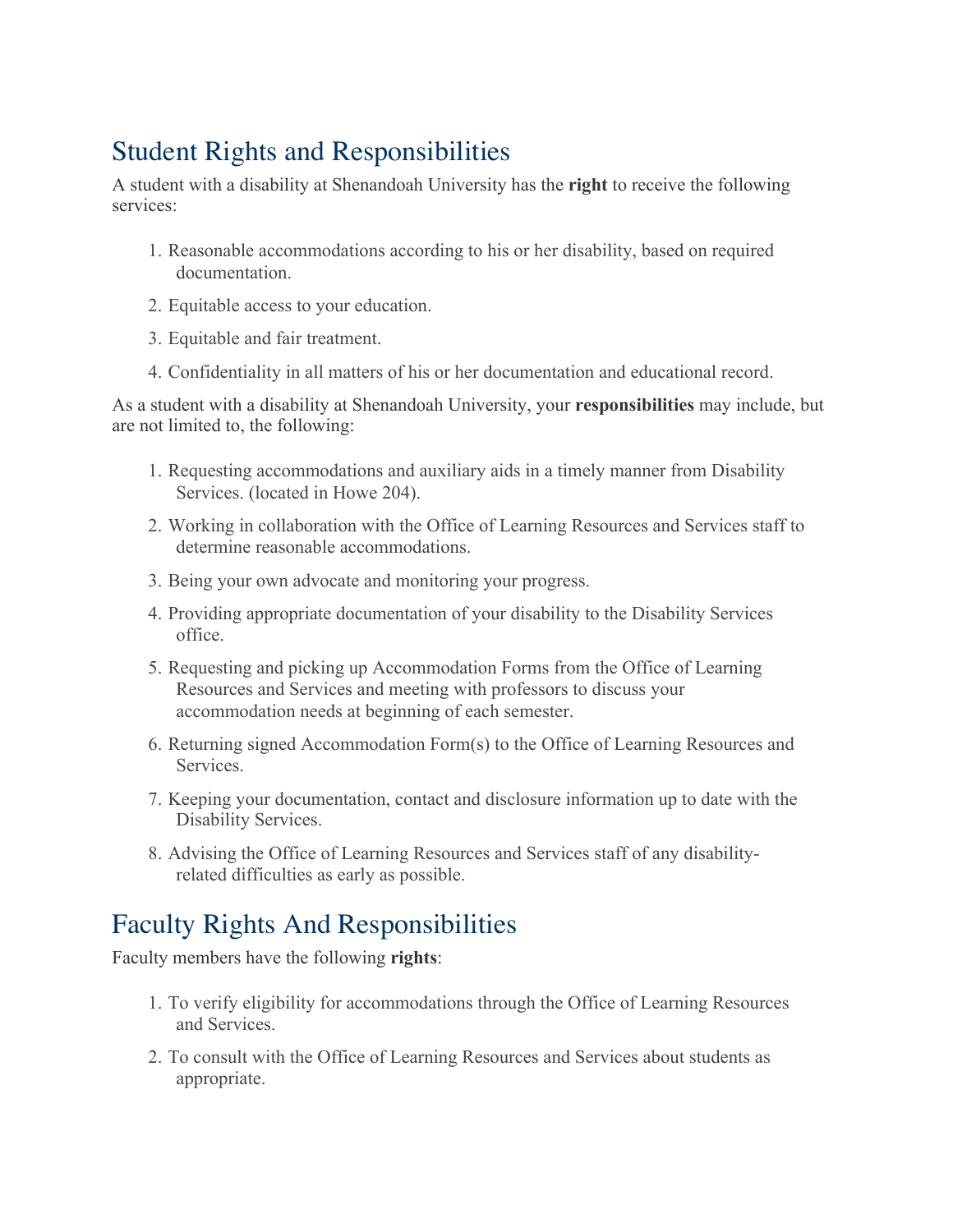3. To expect students with disabilities to meet the same academic standards as their peers.

Faculty **responsibilities** include, but are not limited to, the following:

- 1. To meet with students confidentially to review and sign their Accommodation Forms and discuss their disability-related needs and accommodations.
- 2. To provide classroom materials in an alternative format when specified by the Accommodation Form.
- 3. To provide accommodations certified by the Office of Learning Resources and Services.
- 4. To refer students to the Office of Learning Resources and Services when they suspect a disability.
- 5. To contact the Office of Learning Resources and Services staff with questions as to how to best address problems.

## University Rights And Responsibilities

The university has certain rights and responsibilities as well. These rights are executed primarily through the Office of Learning Resources and Services and by members of the faculty.

The Office of Learning Resources and Services has the following **rights**:

- 1. It can require students to meet with staff members.
- 2. It may require appropriate documentation of a disability.
- 3. Deny requested accommodations based upon the timeliness and reasonableness of the request, or the adequacy of the documentation.

The Office of Learning Resources and Services has **responsibilities** in order to ensure that students receive equitable and fair treatment at Shenandoah University. These responsibilities may include, but are not limited to, the following:

- 1. Working with students to determine necessary accommodations on a case-by-case basis.
- 2. Responding to students' requests for services and recommending reasonable accommodations.
- 3. Ensuring that appropriate aids are available to the student in a timely manner.
- 4. Bearing the cost(s) of any accommodation that does not result in a fundamental alteration in program requirements, pose an undo financial burden on the university, and is not considered a personal service.
- 5. Teaching advocacy skills to students.